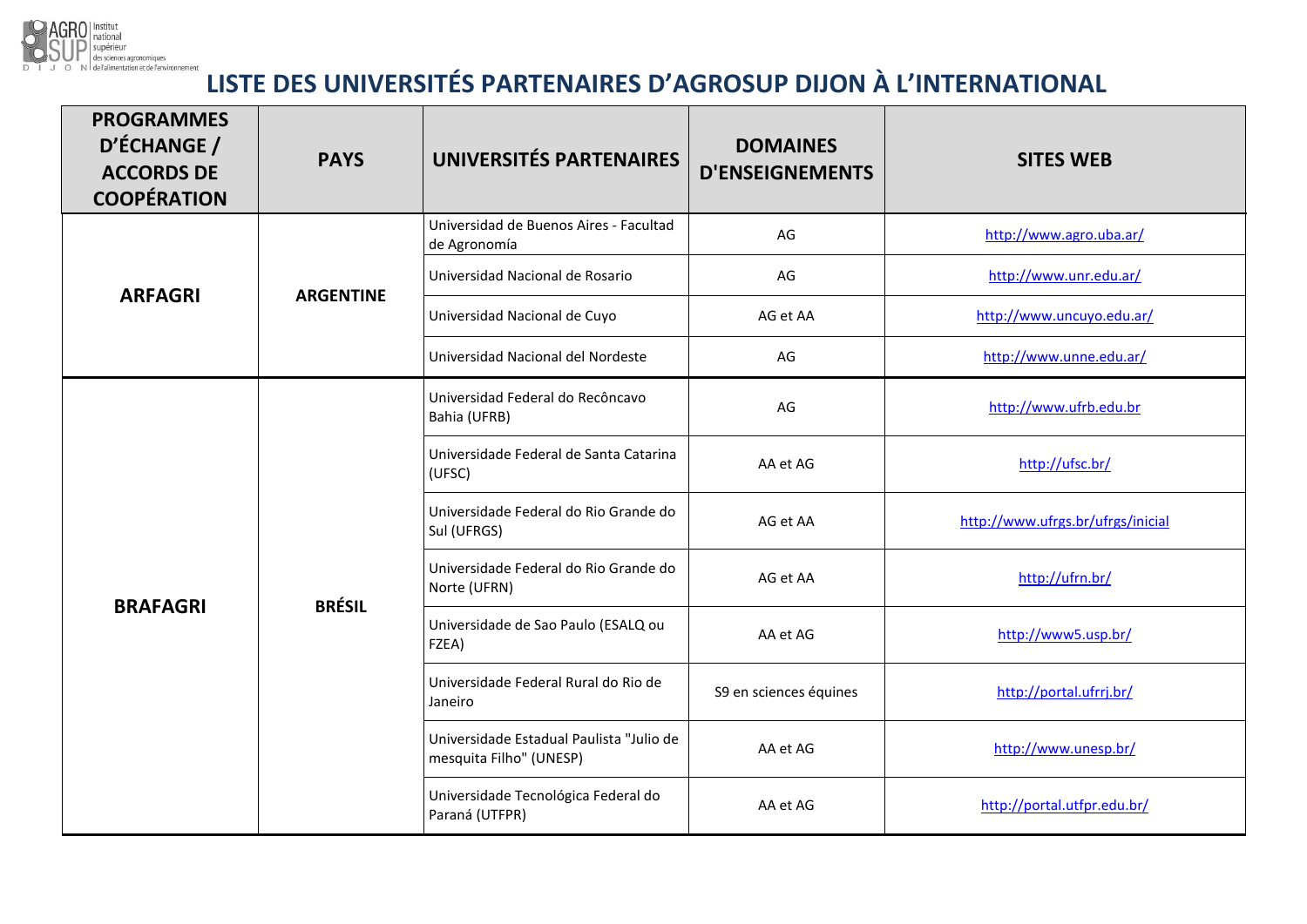| <b>ERASMUS+</b> | <b>ALLEMAGNE</b> | University of Bonn                                                  | AG et AA | https://www.uni-bonn.de/                                |
|-----------------|------------------|---------------------------------------------------------------------|----------|---------------------------------------------------------|
|                 |                  | Fachhochschule Bingen                                               | AG       | https://www.th-bingen.de/home/                          |
|                 |                  | University of Hohenheim                                             | AG et AA | https://www.uni-hohenheim.de/english                    |
|                 |                  | University of Kiel                                                  | AG et AA | http://www.uni-kiel.de                                  |
|                 | <b>AUTRICHE</b>  | University of Natural Resources and Life<br>Sciences, Vienna (BOKU) | AG et AA | http://www.boku.ac.at/en/                               |
|                 | <b>BELGIQUE</b>  | Université de Liège Gembloux Agro-Bio<br>Tech                       | AG et AA | http://www.gembloux.ulg.ac.be/                          |
|                 |                  | Haute Ecole Provinciale de Hainaut -<br>Condorcet                   | AG et AA | https://www.condorcet.be/                               |
|                 |                  | Université de Gent                                                  | AG et AA | https://www.ugent.be/en                                 |
|                 | <b>BULGARIE</b>  | Agricultural University, Plovdiv                                    | AG       | http://www.au-plovdiv.bg/en/                            |
|                 |                  | University of Forestry, Sofia                                       | AG       | http://www.ltu.bg/index.php/?lang_id=2                  |
|                 | <b>CROATIE</b>   | University of Zagreb                                                | AG et AA | http://www.unizg.hr/homepage/                           |
|                 | <b>CHYPRE</b>    | <b>Cyprus University of Technology</b>                              | AG et AA | https://www.cut.ac.cy/?languageId=2                     |
|                 | <b>ESPAGNE</b>   | Universidad del Pais Vasco                                          | AA       | http://www.ehu.es/p200-shenhm/en                        |
|                 |                  | Universidad de la Laguna                                            | AG et AA | http://www.ull.es/view/institucional/ull/Inicio/en/True |
|                 |                  | Universidad de Leon                                                 | AG       | https://www.unileon.es/en                               |
|                 |                  | Universidad Politécnica de Cartagena                                | AG et AA | http://www.upct.es/                                     |
|                 |                  | Universidad Politecnica De Valencia                                 | AG et AA | http://www.upv.es/                                      |
|                 | <b>ESTONIE</b>   | Estonian University of Life Sciences                                | AG       | https://www.emu.ee/en/                                  |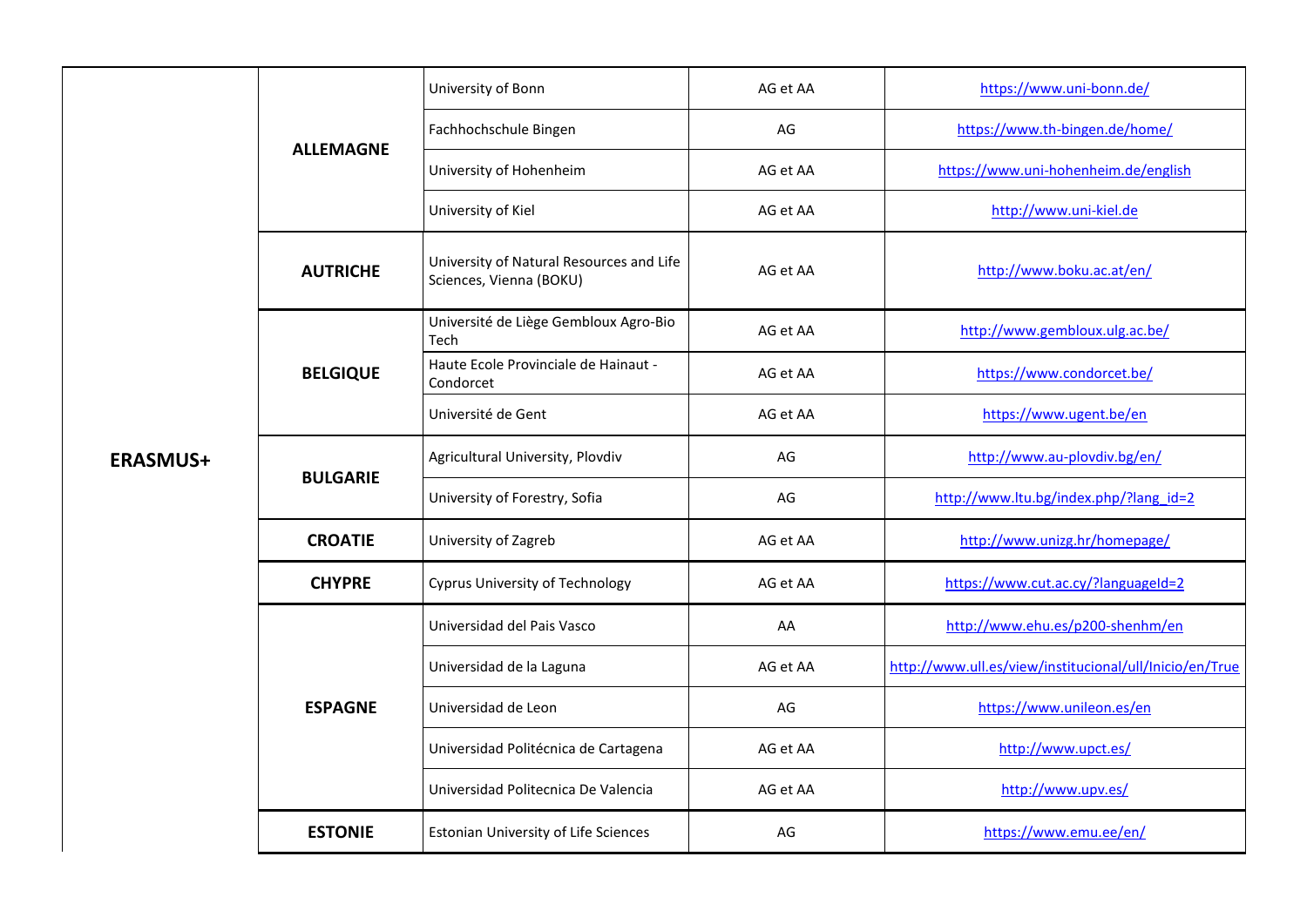|                                      | Agricultural University of Athens                                                   | AG et AA              | http://www2.aua.gr/en/                         |  |
|--------------------------------------|-------------------------------------------------------------------------------------|-----------------------|------------------------------------------------|--|
| <b>GRÈCE</b>                         | Technological Educational Institute of<br>Peloponnese                               | AG et AA              | http://www.teikal.gr/en/                       |  |
| <b>HONGRIE</b>                       | University of Szeged                                                                | AG et AA              | http://www.u-szeged.hu/english/                |  |
| <b>ITALIE</b>                        | University of Foggia                                                                | AG et AA              | http://en.unifg.it/                            |  |
|                                      | <b>Univeristy Delle Marche</b>                                                      | AG et AA              | http://www.univpm.it/Entra/                    |  |
|                                      | University of Salerno                                                               | AG et AA              | http://www.unisa.it/                           |  |
|                                      | University of Teramo                                                                | AG et AA              | http://www.unite.it/UniTE/Engine/RAServePG.php |  |
|                                      | University of Udine                                                                 | AG et AA              | https://www.uniud.it/                          |  |
| <b>IRLANDE</b>                       | <b>University College Cork</b>                                                      | AA<br>(S9 uniquement) | http://www.ucc.ie/en/                          |  |
| <b>LETTONIE</b>                      | University of Latvia                                                                | AG                    | http://eng.llu.lv/                             |  |
| <b>LITUANIE</b>                      | Kaunas University of Technology                                                     | AA                    | http://archive.ktu.lt/en/                      |  |
|                                      | Aleksandras Stulginskis University                                                  | AG                    | http://www.asu.lt/pradzia/en/                  |  |
| <b>POLOGNE</b>                       | Warsaw University of Life Sciences                                                  | AG et AA              | http://www.sggw.pl/en/                         |  |
|                                      | UTP University of Science and<br>Technology - Bydgoszcz                             | AG                    | https://www.utp.edu.pl/en/                     |  |
| <b>PORTUGAL</b>                      | Universidade Técnica de Lisboa                                                      | AG                    | http://www.isa.ulisboa.pt/                     |  |
| <b>RÉPUBLIQUE-</b><br><b>TCHÈQUE</b> | Mendel University in Brno                                                           | AG                    | http://www.mendelu.cz/en/                      |  |
|                                      | Czech University of Life Sciences (CZU),<br>Prague                                  | AG                    | https://www.czu.cz/en/                         |  |
| <b>ROUMANIE</b>                      | University of Agronomic Sciences and<br>Veterinary Medicine of<br>Bucharest (USAMV) | AG et AA              | http://www.usamv.ro/index.php/en/              |  |

**ERASMUS+**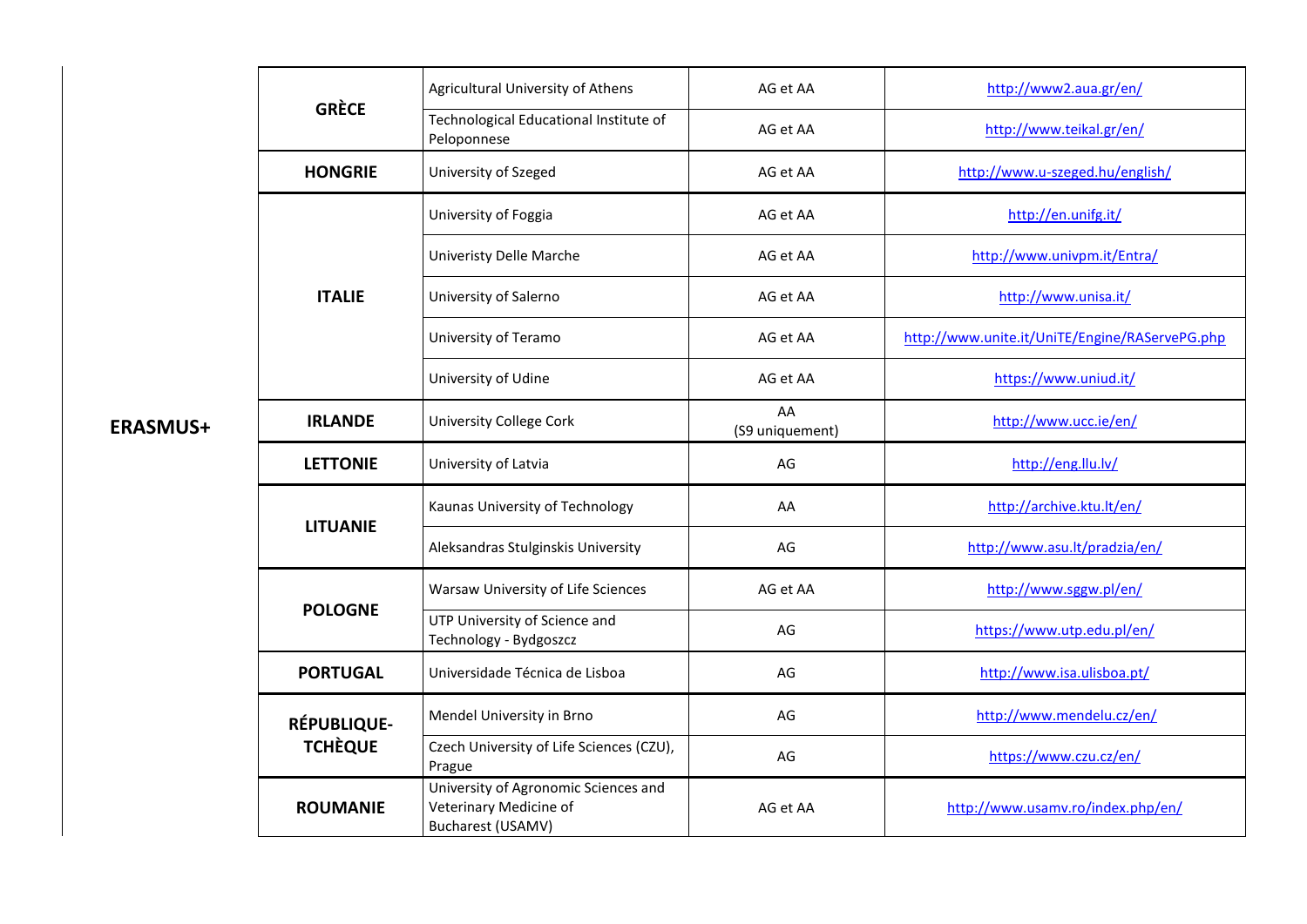|                                           |                     | Cluj Napoca University<br>AG et AA                      |                                                      | http://www.ubbcluj.ro/en/                  |
|-------------------------------------------|---------------------|---------------------------------------------------------|------------------------------------------------------|--------------------------------------------|
|                                           | <b>SLOVAQUIE</b>    | Slovak University of Agriculture                        | AG et AA                                             | http://www.uniag.sk/en/                    |
|                                           | <b>SLOVÉNIE</b>     | University of Maribor                                   | AG                                                   | https://www.um.si/Strani/default.aspx      |
|                                           |                     | Atatürk University                                      | AG et AA                                             | http://www.atauni.edu.tr/                  |
| <b>ERASMUS+</b>                           | <b>TURQUIE</b>      | <b>Ondokuz Mayis University</b>                         | AG et AA                                             | http://www.omu.edu.tr/                     |
| <b>SWISS MOBILITY</b><br><b>PROGRAMME</b> | <b>SUISSE</b>       | Bern University of Applied Sciences                     | AG et AA                                             | https://www.bfh.ch/fr/startseite.html      |
|                                           | <b>CORÉE DU SUD</b> | <b>EWHA Womans University</b>                           | AA                                                   | http://www.ewha.ac.kr/mbs/ewhaen/index.jsp |
| <b>ACCORDS DE</b><br><b>COOPÉRATION</b>   | <b>TAÏWAN</b>       | National Chung Hsing University (NCHU)                  | AG et AA                                             | http://www.nchu.edu.tw/en-index.php        |
|                                           | <b>THAÏLANDE</b>    | Kasetsart University                                    | AG et AA                                             | http://www.ku.ac.th/english/aboutku.php    |
|                                           |                     | Mae Fah Luang university                                | AA<br>(Stages uniquement +<br>spécialité cosmétique) | http://en.mfu.ac.th/home.html              |
|                                           |                     | Suranaree University of technology                      | AG et AA                                             | http://www.ku.ac.th/english/               |
| <b>ASIE</b>                               |                     | Ho Chi Minh City University of<br>Technology            | AA                                                   | http://www.hcmut.edu.vn/en                 |
|                                           | <b>VIETNAM</b>      | University of Science and Technology of<br>Hanoi (USTH) | AA<br>(stages uniquement)                            | https://www.usth.edu.vn/fr/                |
|                                           |                     | Thai Nguyen University of Agriculture<br>and Forestry   | AG<br>(stages uniquement)                            | https://cttt.tuaf.edu.vn                   |
| <b>ACCORDS DE</b><br><b>COOPÉRATION</b>   |                     | <b>IRAL</b>                                             | AG<br>(stages laboratoires<br>uniquement)            | http://www.lari.gov.lb/                    |
| <b>PROCHE-ORIENT</b>                      | <b>LIBAN</b>        | Notre dame University - Louaize (NDU)                   | AG et AA                                             | www.ndu.edu.lb/                            |
|                                           |                     | St Esprit de Kaslik (USEK)                              | AG et AA                                             | https://www.usek.edu.lb/fr/home            |